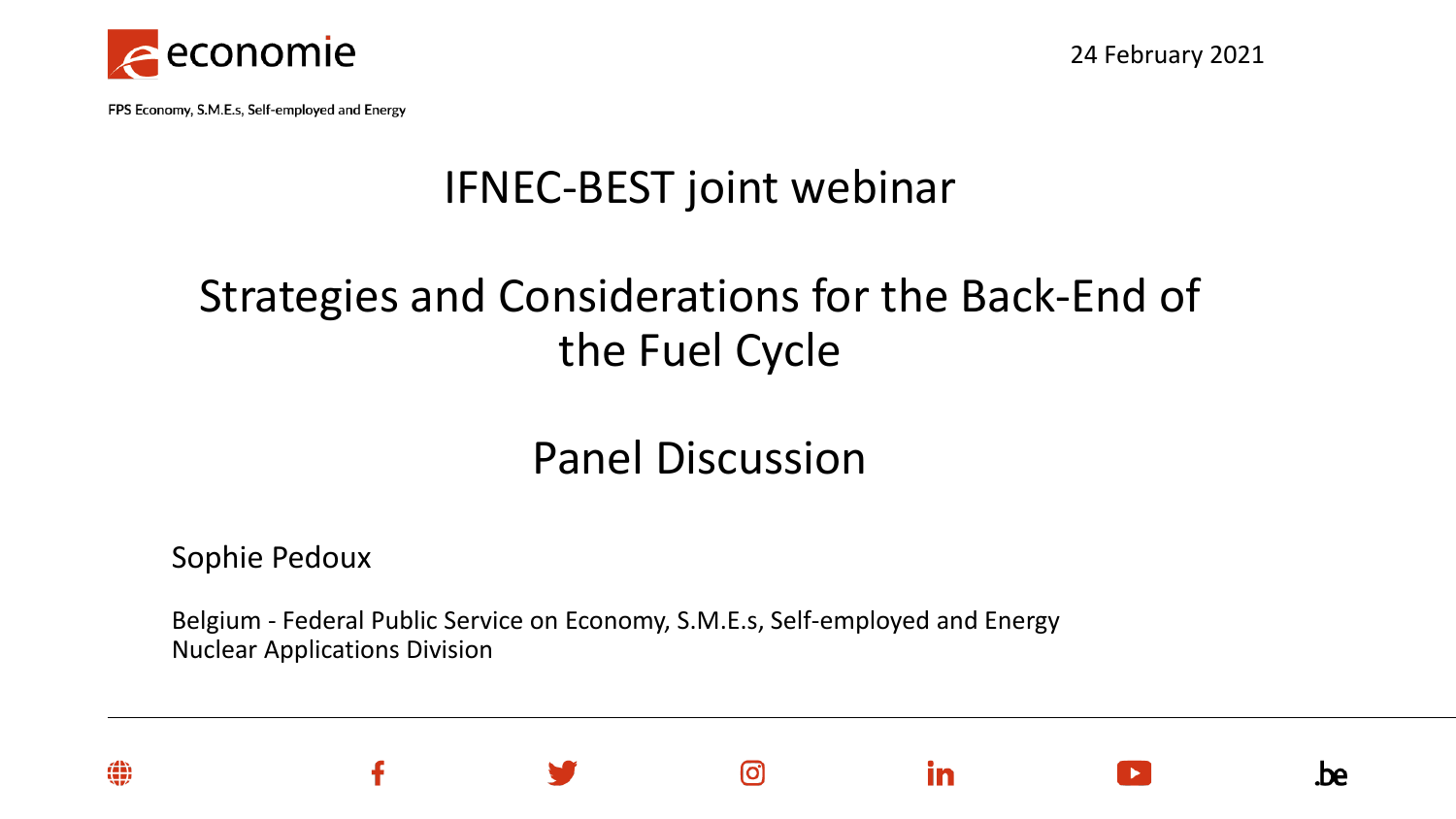Focus on recommandation 5.5

**All countries need to invest in knowledge management**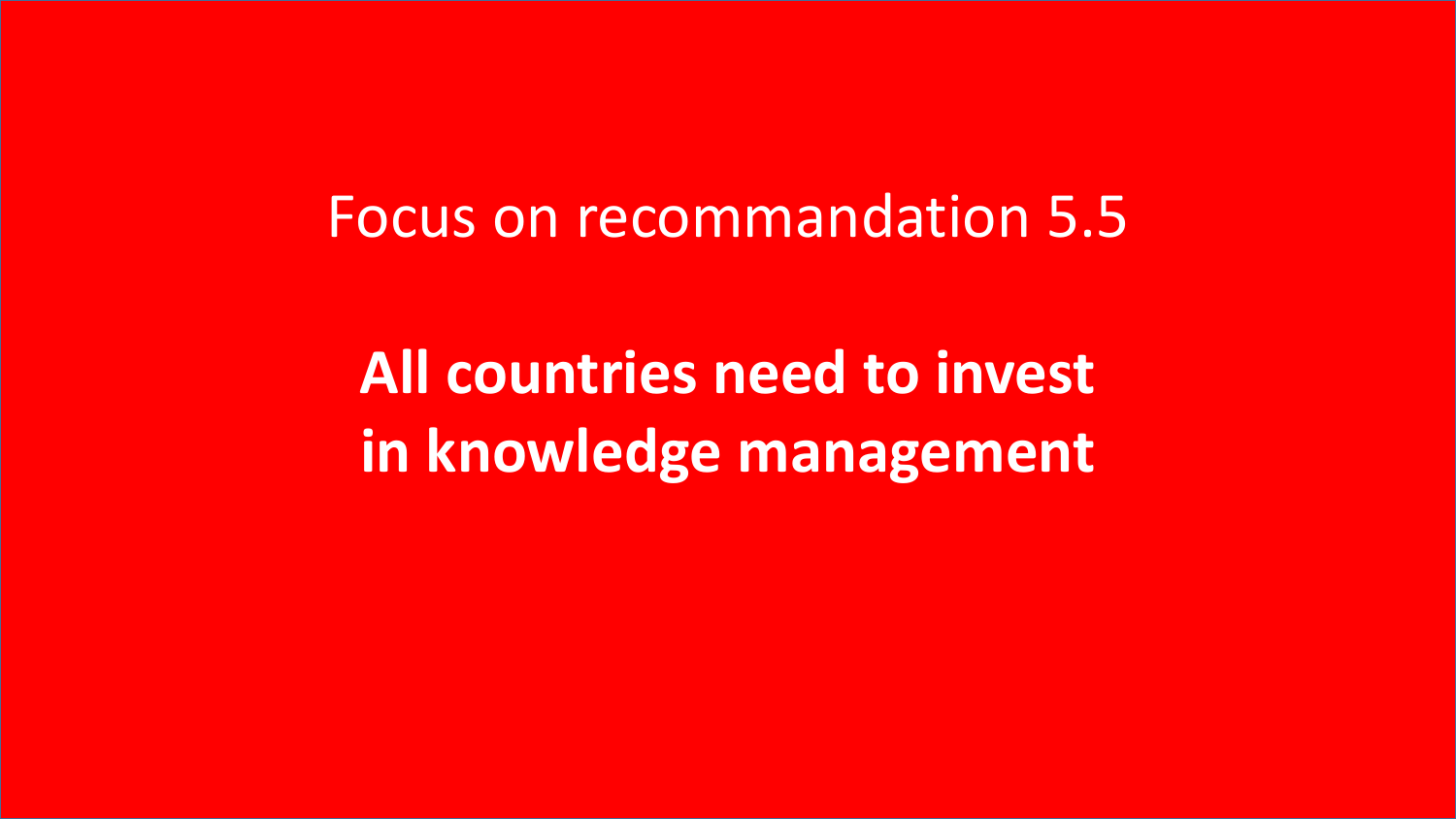# The Belgian case

- $\triangleright$  Type of profile for Belgium
	- Small program (7 PWRs located on two sites)
	- Phasing out enforced by law in the 2022 2025 time span
- $\triangleright$  Belgium equally considers the open-cycle and the mono-recycle fuel cycle since 1993 (but no recycling performed since 1993).
- $\triangleright$  The Strategic Environmental Assessment regarding the geological disposal of SNF, HLW and medium-level waste on the Belgian territory proposal was submitted to a public consultation in early 2020. This proposal has not yet been translated into a policy.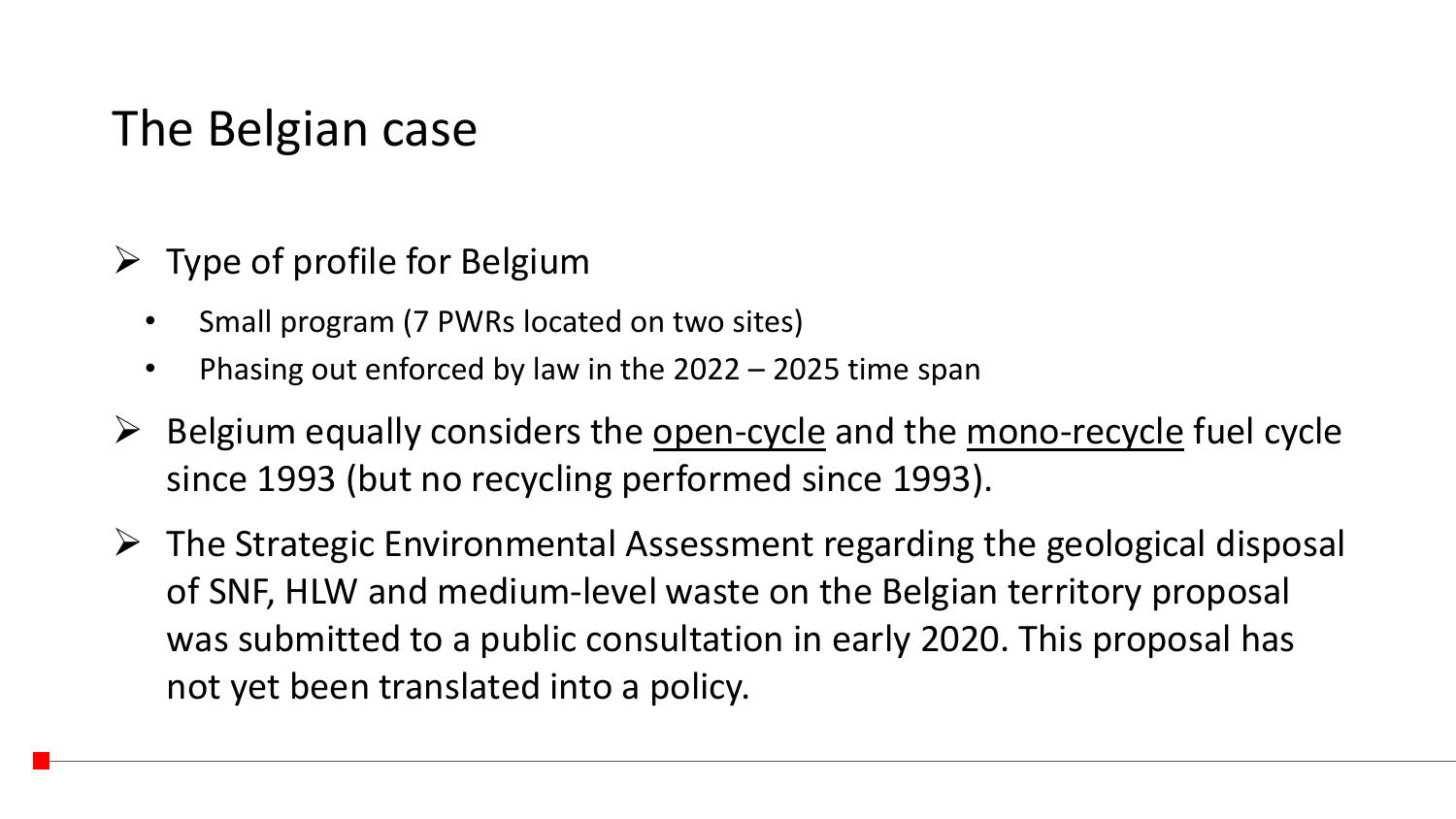# The Belgian case

In 2018, the government decided to support the construction of the MYRRHA research infrastructure.

MYRRHA (Multi-purpose hYbrid Research Reactor for High-tech Applications) is the world's first large scale Accelerator Driven System (ADS). MYRRHA will serve as the world's first major prototype reactor that will produce significant insight into the transmutation of minor actinides.

Why?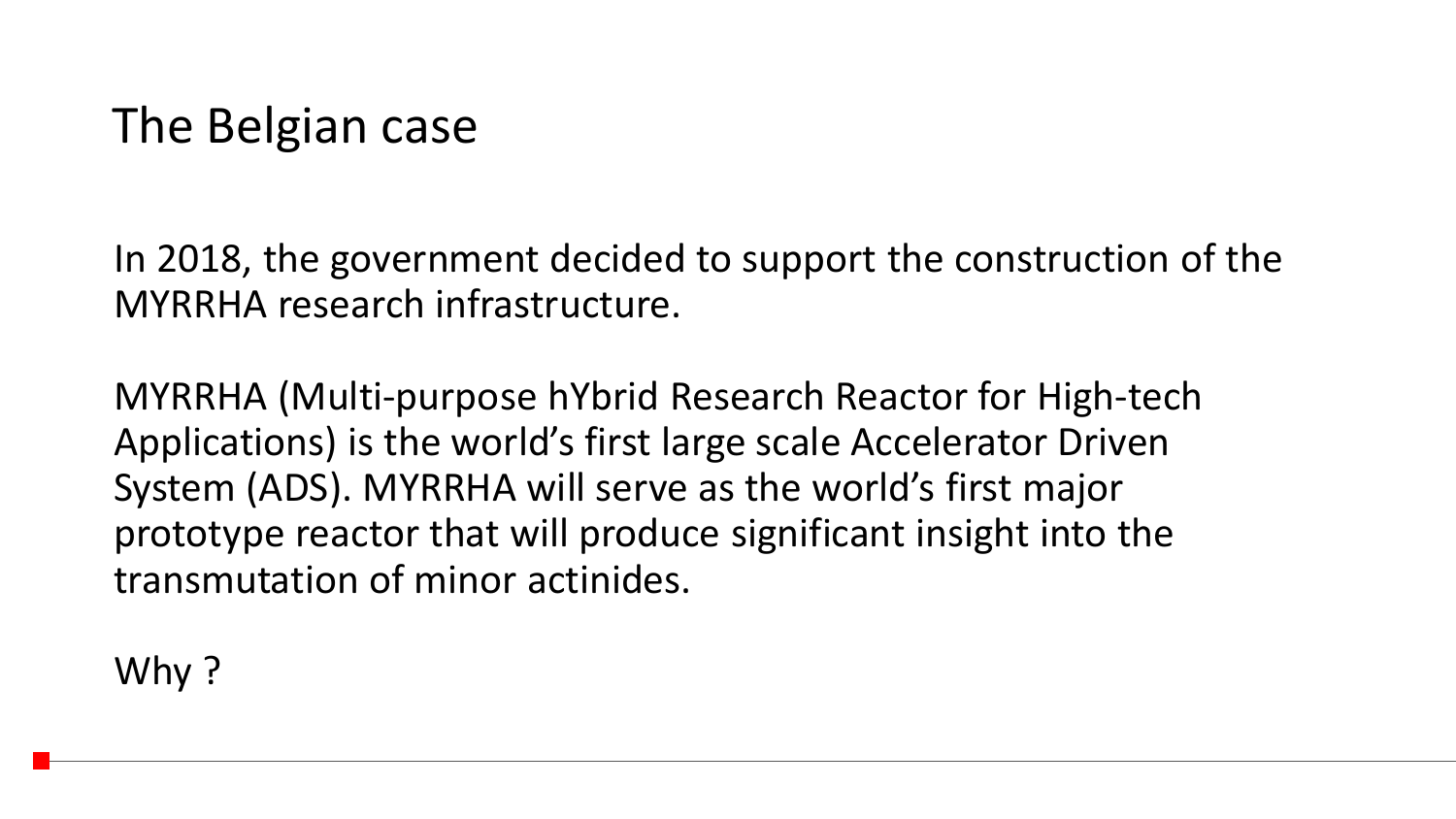# Belgium's rationale :

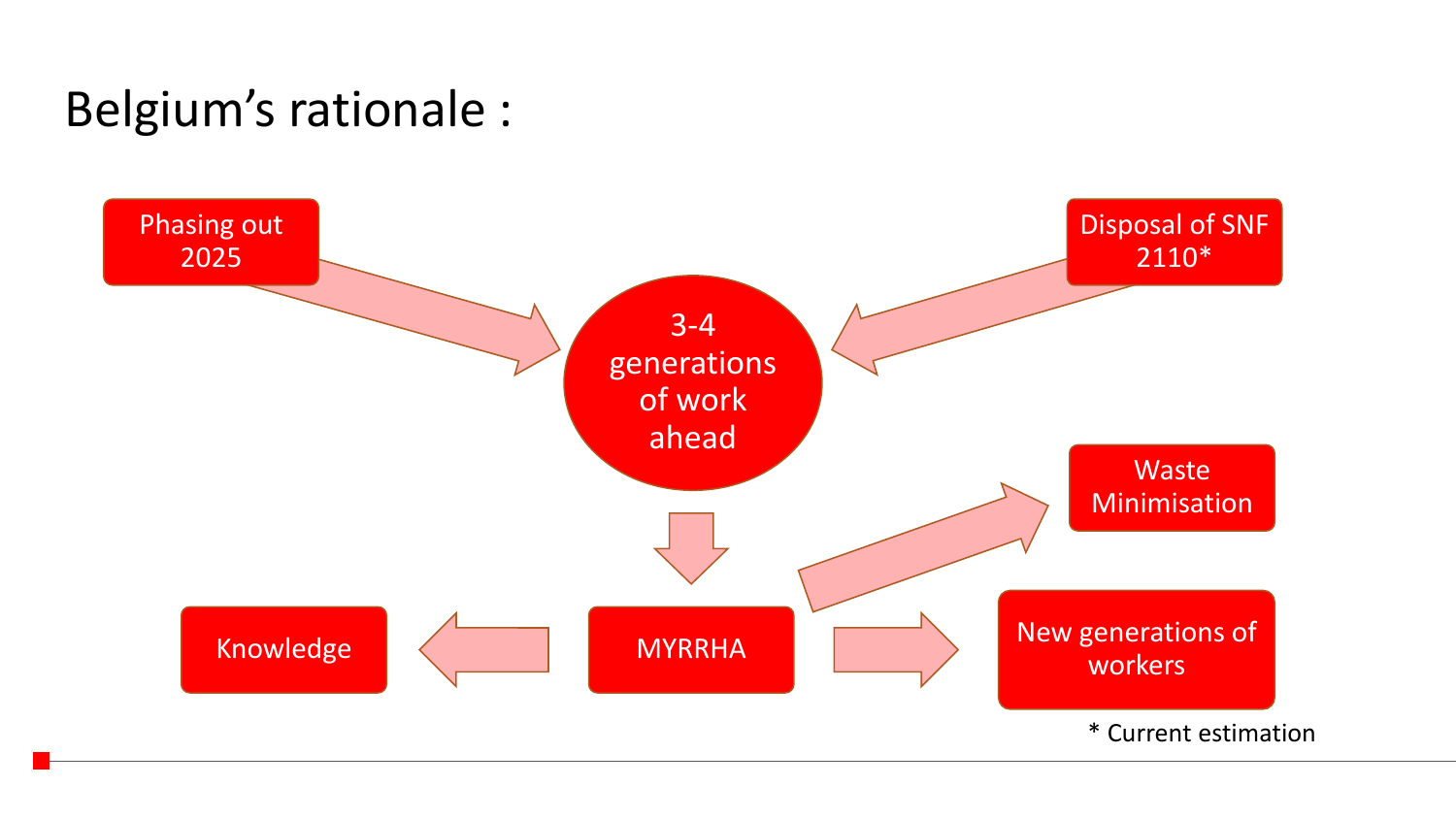### **Belgium's rationale**

"*Belgium considers it a priority to maintain its knowledge and expertise in the nuclear field, and in particular in the responsible management of radioactive waste and spent fuel, in order to guarantee, in a gradual manner, a high level of safety in their long term management and to avoid leaving undue burdens to future generations*."

ENERGY-CLIMATE NATIONAL PLAN, BELGIUM, 2019